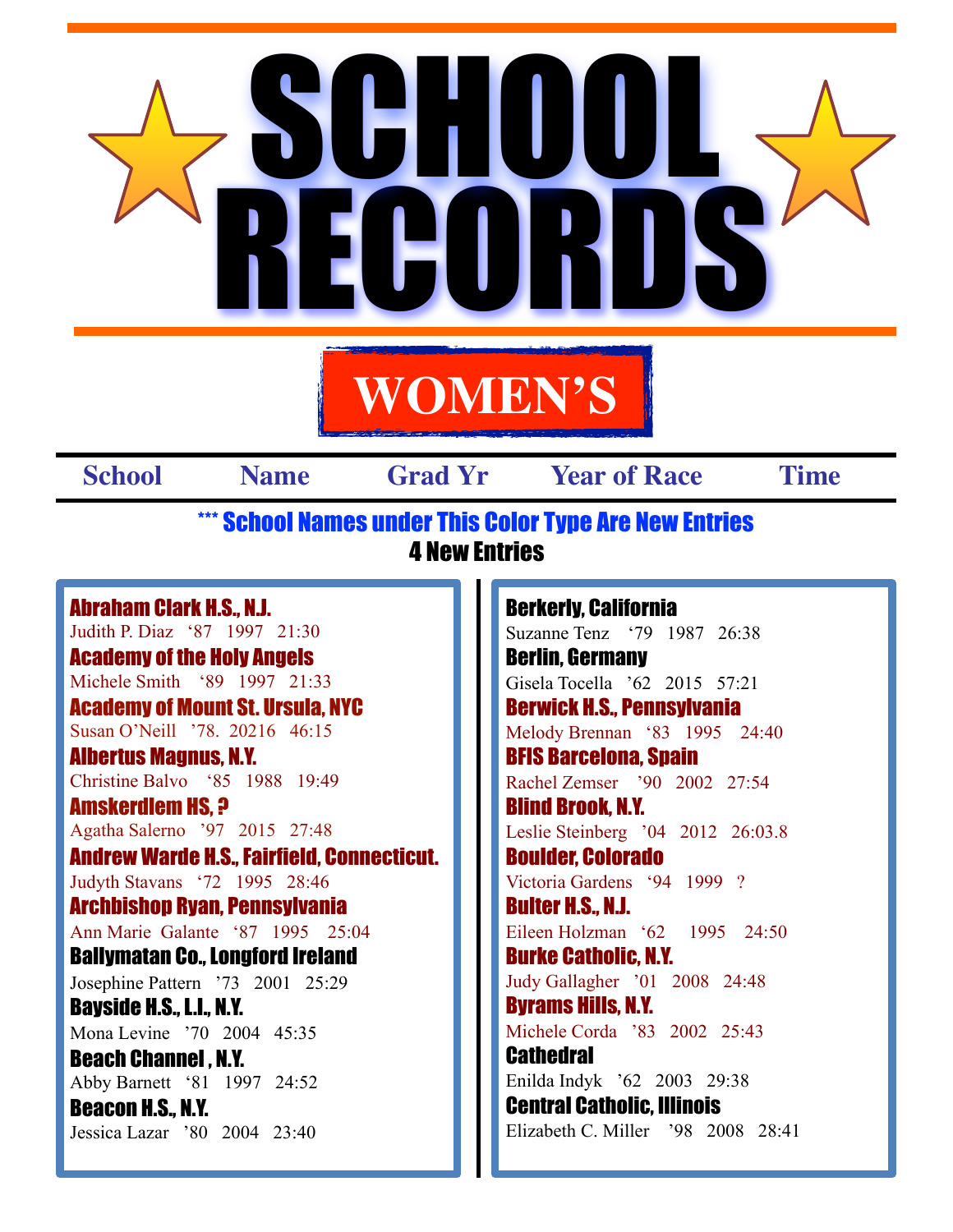Central High, Providence, Rhode Island Georgina Hepburn '65 1998 30:40 Chula Vista H.S., San Deigo, California Cynthia Ruiz '75 1997 21:47 Clarkstown North, N.Y. Linda Scheu '92 1995 18:08 Clarkstown South, N.Y. Kim Newsome '88 1996 18:54 Cohoes, N.Y Marcia Gates '71 2011 43:00 Colonie , N.Y. Lisa Viscardo '92 2012 28:05.3 Colunbia, N.J. Emily Trautmann '59 2001 38:32 Commack South, L.I., N.Y. Peri Kenny '77 2002 23:35 Cornwall, N.Y. Jennifer Halpin '94 2011 27:29 Dodge Voc H.S. Catherine Pacella '82 1997 30:27 Dwight, Englewood, N.J. Agnes Brenson '98 2009 29:14 East Miroa Syracus, N.Y. Kari Anne Bertrand '88 1997 17:36 Eduard Spranger Gymn., Reudenstadt, **Germany** Brigitte Weinberg '88 2003 29:59 Elkhart Memorial H.S., Indiana Ann McGrath-Angarola '78 1987 21:13 Elkins, West Virginia Bridget Steele '88 '2004 25:36 Fairlawn H.S., N. J. Janine Thomson '85 2011 29:27 Fargo North High, Fargo, North Dakota Tiffanee McCarney '97 2009 23:06 **Franciscan** Beth Duggan '87 2007 27:47

**Germany** Gisela Tuccillo '? 2002 35:18 Goshen H.S., N.Y. Alison Field '82 1990 19:44 Governor Livingston, N.J. Kritine Reilly '99 2002 25:43 Hammond Academy, S.C. Ingrid Estridge '79 1991 28:14 Haldane, N.Y. Miranda Neri '06 2012 24:26.1 Hall H.S., Little Rock, Arkansas Sarah Collins '78 1996 21:33 Hazleton, Pennsylvania Erin Bettine '78 1995 26:36 Hilton Central, N.Y. Gail Truatmann '95 2009 25:19 Hilton High, Virginia Jennifer Epter '98 2000 28:11 Holy Angels Academy, N.J. Stephiane Betz '10 2013 23:59 Homer H.S., N.Y. Michelle Franklin '87 1991 19:31 Hunterdon Central, N.J. Rehana Lanewala '01 2003 29:26 Hylton H.S., South Carolina Ingrid Estridge-Watzka '79 1991 28:14 Immaculate Heart Academy, N.J. Mimi Vilord '69 1996 23:39 Irvington H.S., N.Y. Janie Howell '65 1999 28:07 John Jay H.S., N.Y. Alessanda Lynch '82 1998 18:49 J.F. Kennedy, N.J. Robin Maloney '72 2004 25:39 J.P. Stevens, N.J. Monica Vazquez '01 2011 25:48 Ketcham H.S., N.Y. Marisa Sutera '81 1993 17:41 Kingswood-Oxford, Hartford, Connecticut Alison Newman '93 2017 24:491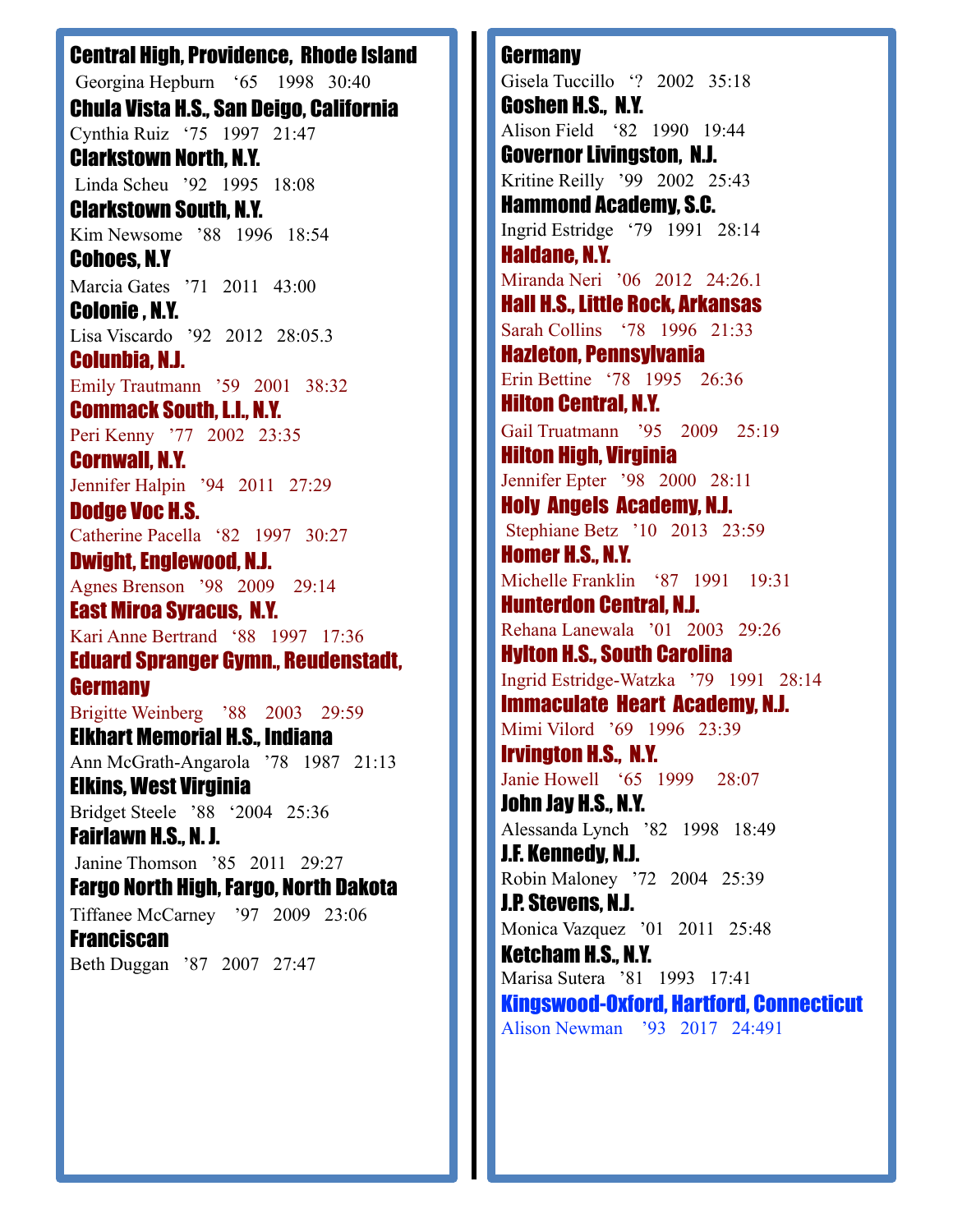Lakeland H.S., N.Y. Suzanne O'Keefe '88 1997 30:19 Lincolin H.S., N.Y. Michelle Tyler '74 1996 32:38 Locust Valley, N.Y. Diane Teetsel '77 2011 52:00 Los Altos, California Kelly Swirn '95 2004 18:14 Lower Richard H.S., Columbia, South Carolina Angel Roddy '88 2002 32:47 Mahopac H.S., N.Y. Bonnie Jeanne Regan '97 1999 19:28 Malverne, L.I., N.Y. Marianne McKay-Matthaei '78 2003 27:33 Marina Regina, L.I. Johane Thibodeau '84 1998 30:04 Marquette H.S., Chesterfield, Maryland Jill Crouther '99 2012 26:55.4 Martin Van Buren Loretta Schuellein '95 2007 25:24 Mary Rose Academy Lynne Rosner '76 2003 41:32 Memorial H.S., Elkhart, Ind Ann McGrath '78 1987 21:13 Midwood, Brooklyn, N.Y. Jessica Reinis '87 1995 23:23 Millbrook H.S., N.Y. Johanna Roth '04 2005 22:34 Milton Central, Connecticut Gail Truatmann '95 2003 28:05 Monroe Woodbury, N.Y. Kristin Schiesswohl '89 1999 17:57 Monterey H.S., California Carol Michalski '64 1990 25:28 Montoursville, Pa. Joan Winslow '90 2003 22:16 Nanuet H.S., N.Y. Rita Keahon '83 1990 17:58 Newburgh Free Academy, N.Y. Katie Guarracino-Baloga '92 1997 19:52 New Providence HS,N.J. Courtney Connolly '? 2016 26:55

North Babylon L.I., N.Y. Elsa Valente '81 2013 24:03 North Rockland H.S., N.Y. Nancy Sayre '86 1986 19:04 Northern Highlands H.S., N.J. Debbie Hollender '71 1998 30:33 Northern Valley Regional, N.J. Carol Yoon '93 1999 19:09 Nyack H.S., N.Y. Annie Oakley '80 1998 21:13 Oklahoma School of Science & Mathematics, Oklahoma Amy Ross-Scherer '92 1999 18:39 Old Tappan, N.J. Laura Hudson '77 1987 21:55 James O'Neill HS, NY Ann O'Rourke. '11 2017 24:54 Onteora HS, NY Carly Jesik '05 2015 37:14 Our Lady of Perpetual Help, Brooklyn, N.Y. Diane Jacob '76 2002 26:14 Our Lady of Victory, Dobbs Ferry, N.Y. Eileen O'Rourke '80 2011 29:31 Pascack Valley H.S., N.J. Laura Wanamaker '82 1996 28:14 Pearl River H.S., N.Y. Nathale Marquis '88 1988 19:25 **Pennridge** Kimberly Harns '88 1996 22:28 Pequannock TWP., N.J. Jean Greaves '81 1989 25:02 Phillipsburg, N.J. Heather Cronce '91 1996 21:21 Pine Crest, Florida Jean Lipman '91. 2016 30:24 Potomac, Virgina Jennifer Markiewicz '92 2003 24:19 Potomac, Maryland Jen Wegman '96 2012 32:53.6 Prescott H.S., Prescott, Wisconsin Catherine Dillon '96 2012 25:46.6